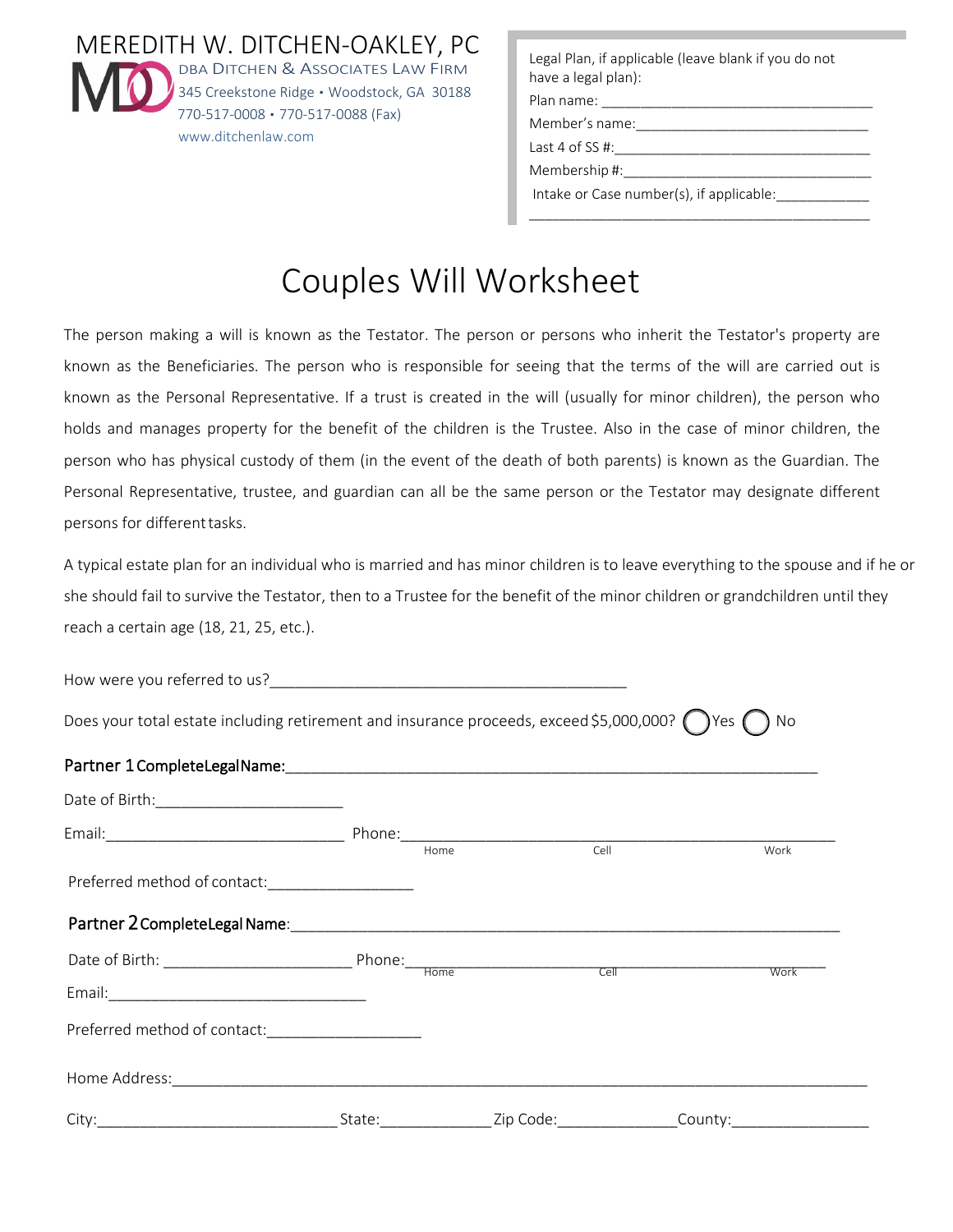

# Living Children

|                                                                                                                                         | Date of Birth: _____________ |
|-----------------------------------------------------------------------------------------------------------------------------------------|------------------------------|
| Relationship:                                                                                                                           |                              |
| $\bigcup$ this marriage $\bigodot$ husband's prior marriage $\;\bigcup$ wife's prior marriage $\;\bigodot$ unmarried relationship       |                              |
|                                                                                                                                         |                              |
| Relationship:                                                                                                                           |                              |
| $\bigcirc$ this marriage $\bigcirc$ husband's prior marriage $\;\bigcirc$ wife's prior marriage $\;\bigcirc$ unmarried relationship     |                              |
|                                                                                                                                         |                              |
| Relationship:                                                                                                                           |                              |
| $\bigcirc$ this marriage $\bigcirc$ husband's prior marriage $\;\;\bigcirc$ wife's prior marriage $\;\;\bigcirc$ unmarried relationship |                              |
|                                                                                                                                         |                              |
| Relationship:                                                                                                                           |                              |
| ) this marriage $\bigcap$ husband's prior marriage $\bigcirc$ wife's prior marriage $\bigcirc$                                          | unmarried relationship       |
| Deceased Children                                                                                                                       |                              |
|                                                                                                                                         | Date of Birth: _____________ |
| Relationship:                                                                                                                           | Date of Death:_____________  |
| $\bigcup$ this marriage $\bigcup$ husband's prior marriage $\;\bigcup$ wife's prior marriage $\;\;\bigcup$ unmarried relationship       |                              |
|                                                                                                                                         | Date of Birth:______________ |
| Relationship:                                                                                                                           | Date of Death: ___________   |
|                                                                                                                                         |                              |
| $\bigcap$ this marriage $\bigcap$ husband's prior marriage $\bigcap$ wife's prior marriage                                              | (C) unmarried relationship   |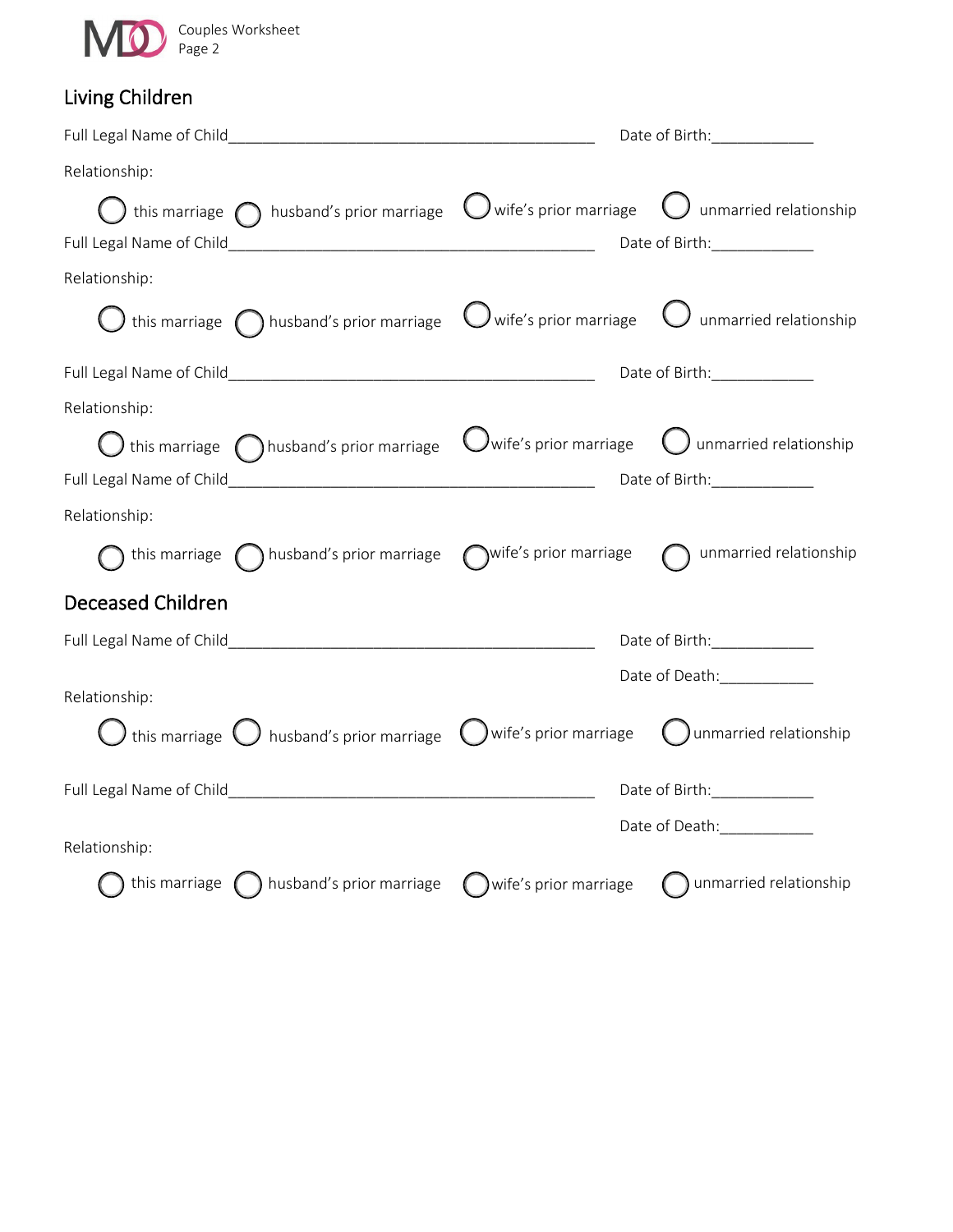

## Will Provisions

### Burial or Cremation Preferences

|                                                       | Partner 1                                                                                                       | Partner 2                                                                   |
|-------------------------------------------------------|-----------------------------------------------------------------------------------------------------------------|-----------------------------------------------------------------------------|
| <b>Burial or Cremation</b>                            | Burial<br>Cremation                                                                                             | Burial<br>Cremation                                                         |
| Do you wish to donate your organs?                    | Yes<br>No                                                                                                       | Yes<br>No                                                                   |
| Specific Place for Burial or Disposition<br>of Ashes. | Burial<br>Ashes Interred<br>Next to:________________________<br>Ashes scattered<br>Where<br>Other instructions: | Burial<br>Ashes Interred<br>Ashes scattered<br>Where<br>Other instructions: |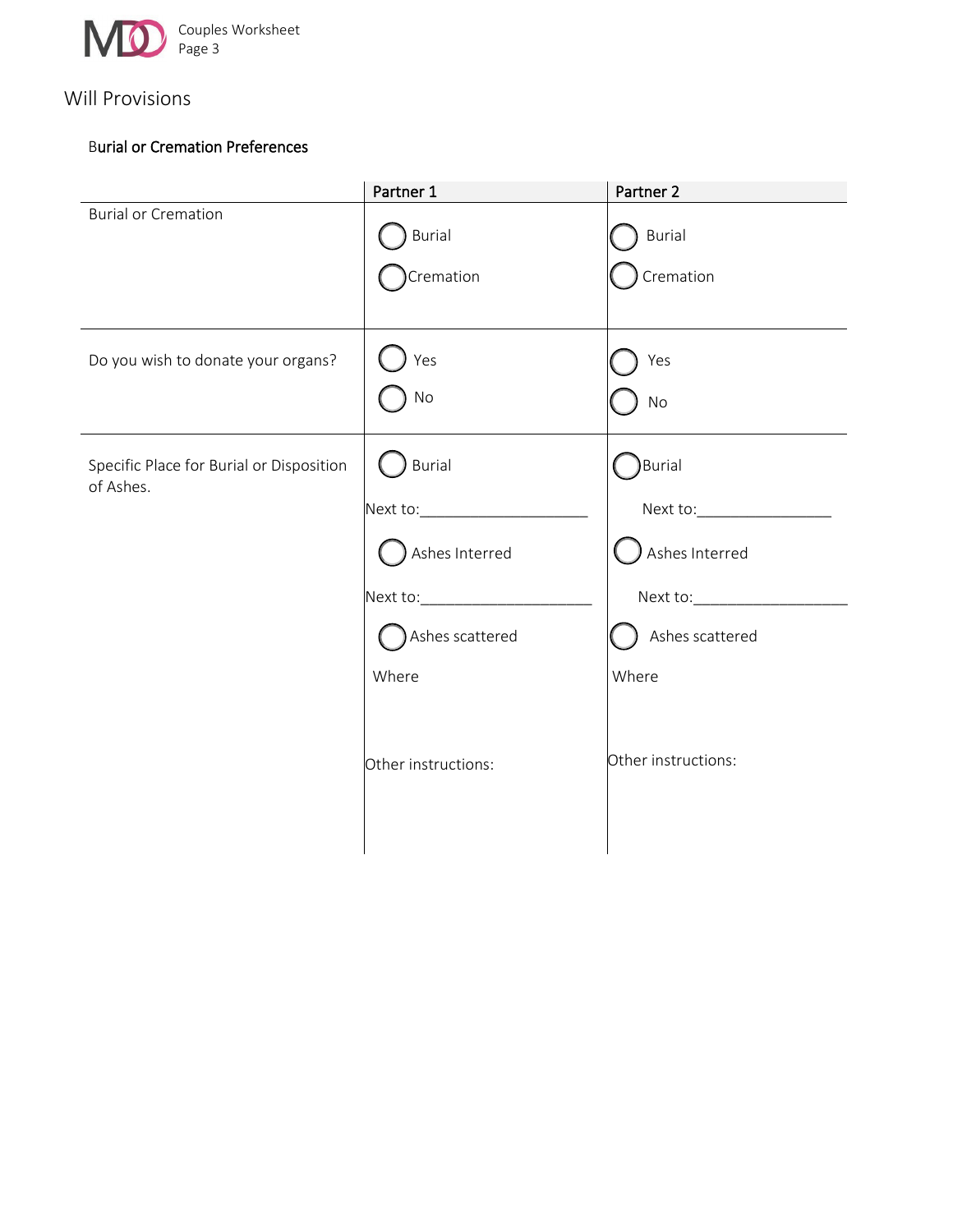

## Tangible Personal Property

General Gift of All Tangible Personal Property (Tangible Personal Property includes furniture, furnishings, clothing, jewelry, china, silver, crystal, automobiles, boats, collectibles, etc. Note: *We typically add a paragraph in the will stating: "I may leave among my personal papers a memorandum identifying certain items of my tangible personal property for distribution at my death to one or more persons "*

|                                                                                                                                                                                                                              | Partner 1                                 | Partner <sub>2</sub>                                 |
|------------------------------------------------------------------------------------------------------------------------------------------------------------------------------------------------------------------------------|-------------------------------------------|------------------------------------------------------|
| All Tangible Personal Property goes to<br>Spouse, and if Spouse is deceased to<br>Children in equal shares, and if a Child is<br>deceased, then to their<br>Children                                                         | Choose This Option                        | Choose This Option                                   |
| All Tangible Personal Property Goes to<br>Spouse, and if spouse is deceased, to<br>Children and Step-children in equal<br>shares .If a Child/or Step-child is<br>deceased, then the their portion goes to<br>their children. | Choose This Option                        | Choose This Option                                   |
| All Tangible Personal Property goes to<br>Spouse, and if Spouse is deceased, to<br>other beneficiaries (please provide<br>details).                                                                                          | Choose This Option<br>$%$ to:<br>$\%$ to: | Choose This Option<br>$\frac{1}{2}$ % to:<br>$%$ to: |
| If one of the beneficiaries is<br>deceased, then their portion shall<br>go to successor beneficiary listed.                                                                                                                  | Successor beneficiaries:                  | Successor beneficiaries:                             |
| +Other: Please list your own preferences for<br>who should receive your Tangible Personal<br>Property. Please provide details                                                                                                |                                           |                                                      |

## Gifts of Specific Items of Tangible Personal Property

*Please list any Tangible Personal Property that you want to leave* to someone other than your Spouse, even if your spouse is alive. Or that you want to leave to a specific child or other beneficiary after your spouse is deceased.

| Description of Personal<br>Property Item | Name of Beneficiary | City and State Where<br><b>Beneficiary Resides</b> | Relationship to<br>Beneficiary |
|------------------------------------------|---------------------|----------------------------------------------------|--------------------------------|
|                                          |                     |                                                    |                                |
|                                          |                     |                                                    |                                |
|                                          |                     |                                                    |                                |
|                                          |                     |                                                    |                                |

Attach an additional sheet if you need to list more items of Tangible Personal Property.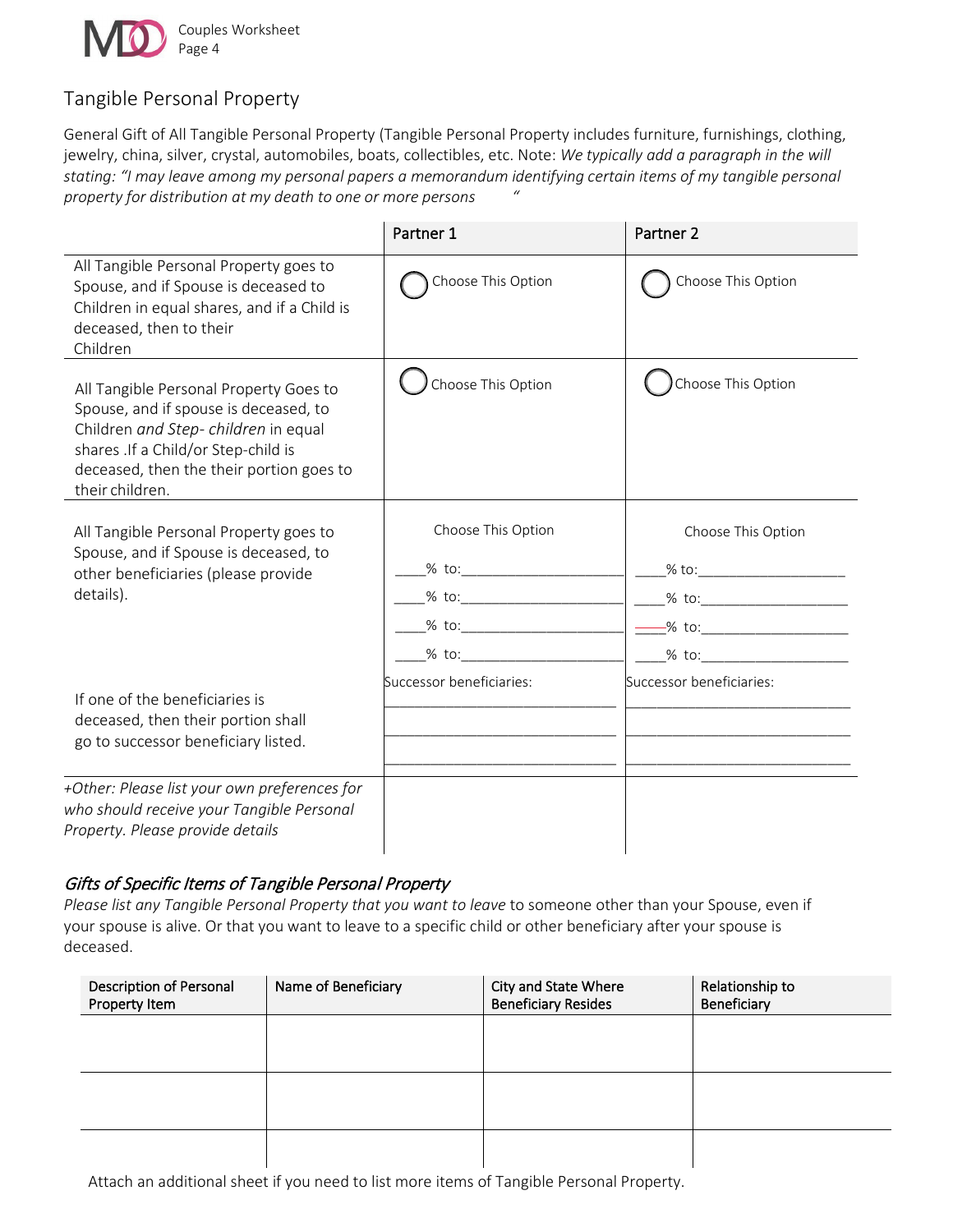

## Real Property (Real Estate)

## General Gift of All Real Property

This includes your principal residence and all other real estate you own (e.g., vacation home, investment property, etc.)

|                                                                                                                                             | Preferences                                                                                                                    | Comments |
|---------------------------------------------------------------------------------------------------------------------------------------------|--------------------------------------------------------------------------------------------------------------------------------|----------|
| All Real Property goes to Children in equal<br>shares, and if Children are deceased, then to<br>their Children.                             | Choose This Option                                                                                                             |          |
| All Real Property goes to Children and if a<br>Child is deceased, then the remaining<br>survivors shall split that Child's portion.         | Choose This Option                                                                                                             |          |
| All Real Property shall be split as indicated:                                                                                              | Choose This Option                                                                                                             |          |
| If one of the beneficiaries is deceased, then<br>their portion shall go to the successor<br>beneficiary listed:                             | _% to:___________________________<br>_% to:____________________________<br>% to: $\sim$<br>$%$ to:<br>Successor beneficiaries: |          |
| I wish for the property to be sold and added<br>to my residue estate.                                                                       | Choose This Option                                                                                                             |          |
| Other: Please list your own preferences for<br>who should receive your Real Property.<br>Please provide details in the comments<br>section. | Choose This Option                                                                                                             |          |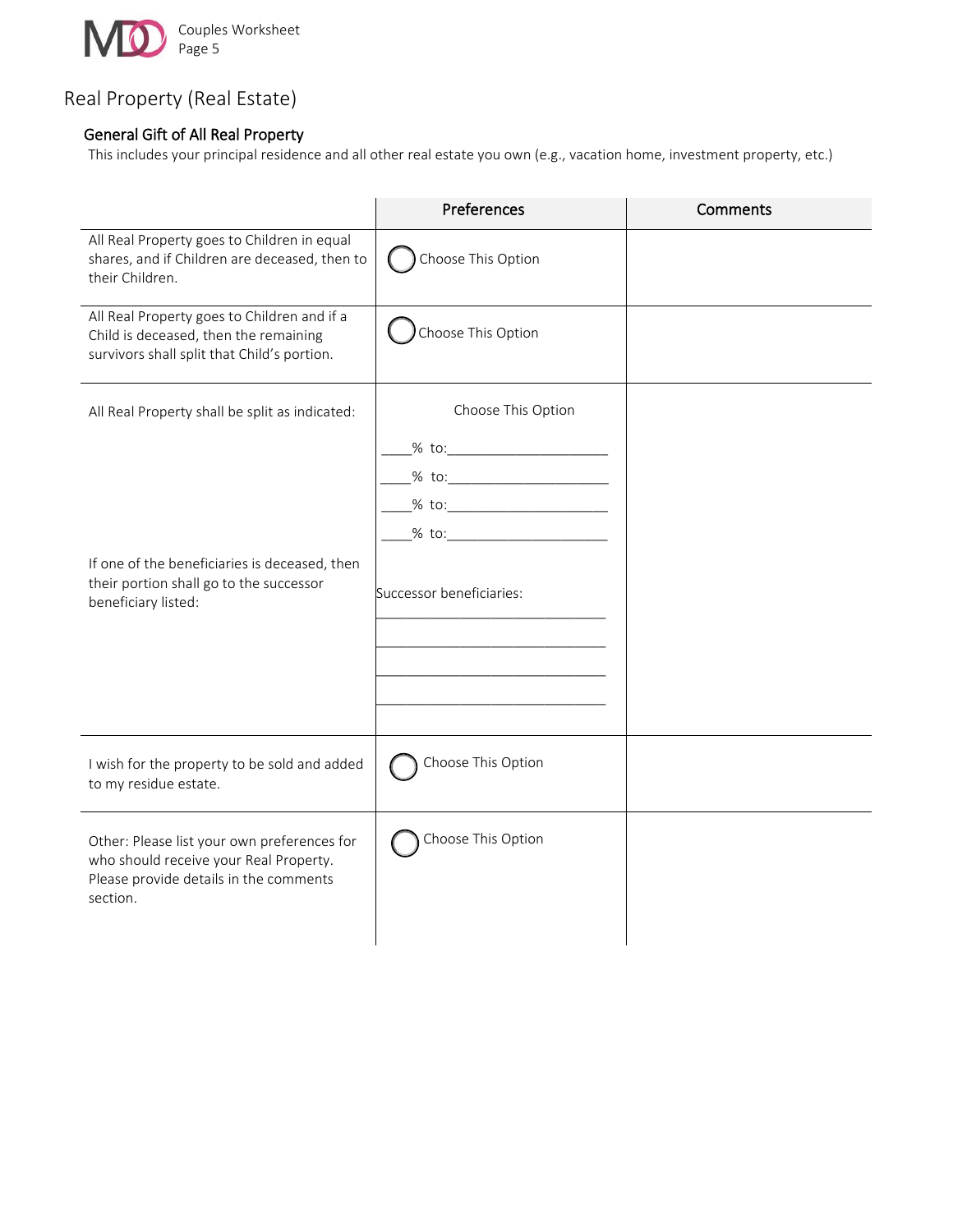

## Residue

Residue includes all other assets passing under your will, as part of your probate estate such as bank or brokerage accounts in your individual name, and stocks or bonds in your individual name.

|                                                                                                                                       | Preferences                                                                                                                                        | Comments |
|---------------------------------------------------------------------------------------------------------------------------------------|----------------------------------------------------------------------------------------------------------------------------------------------------|----------|
| All Residue goes to Children in equal shares, and<br>if Children are deceased, then to their Children.                                | Check to Choose This Option                                                                                                                        |          |
| All Residue goes to Children<br>and if a Child is deceased, then the<br>remaining survivors shall split that<br>Child's portion.      | Check to Choose This Option                                                                                                                        |          |
| All Residue shall be split as indicated:                                                                                              | Choose This Option                                                                                                                                 |          |
| If one of the beneficiaries is deceased, then<br>their portion shall go to the Successor<br>beneficiary listed.                       | _% to:__________________________<br>_% to:____________________________<br>__% to:__________________________<br>$%$ to:<br>Successor beneficiaries: |          |
| Other: Please list your own<br>preferences for who should<br>receive your residue. Please provide details in<br>the comments section. | Choose This Option                                                                                                                                 |          |
| Place the Residue in a Trust.                                                                                                         | Choose This Option                                                                                                                                 |          |

What if all Tangible, Real Estate and Residue beneficiaries (e.g. Your children, grandchildren and Specific beneficiaries) die before receiving the principal? Who should receive the remaining Assets?

My closest living heirs-at-law, under Georgia law

Specify list of beneficiaries and amounts or percentages toeach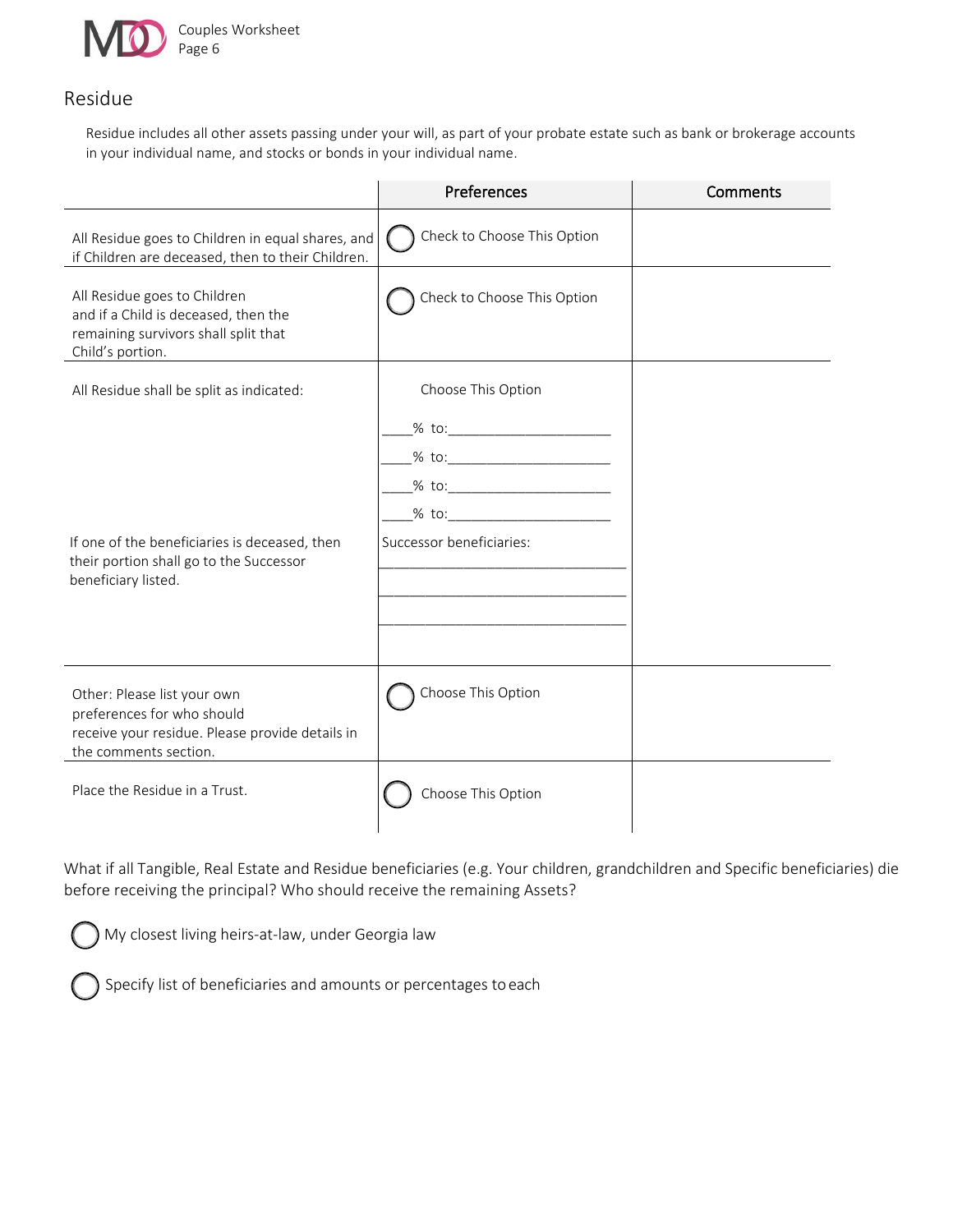

## Terms of Trusts (only if applicable to your estate plan)

Typically, we include a trust for any will that includes young children. If you have chosen to include Trusts in your estate plan, please make one the following additional choices. Note: We recommend using the age of 25 as the youngest age to start with.

| All in One Payment         | <b>Two Payments</b>             | <b>Three Payments</b>                                       |
|----------------------------|---------------------------------|-------------------------------------------------------------|
| Age for Payment __________ |                                 | Age for 1 <sup>st</sup> Payment                             |
|                            | Percentage of Total Paid in     | Percentage of Total Paid in 1st                             |
|                            | $1st$ Payment ____________ %    | Payment__________%                                          |
|                            | Age for 2 <sup>nd</sup> Payment | Age for 2 <sup>nd</sup> Payment                             |
|                            | Percentage of Total Paid in 2nd | Percentage of Total Paid in 2nd                             |
|                            |                                 | Payment %                                                   |
|                            | Payment Entire Remainder        |                                                             |
|                            |                                 | Age for 3rd Payment                                         |
|                            |                                 | Percentage of Total Paid in 3rd<br>Payment Entire Remainder |

What if all Trust beneficiaries (e.g. your children) die before receiving the entire Trust principal? Who should receive any remaining Trust Assets?

The Trust beneficiary's estate.

To the Trust beneficiary's descendants and if no children, revert back to the residue section in mywill

My closest living heirs-at-law, under Georgia law

Specify list of beneficiaries and amounts or percentages toeach

#### **Trustee**

Please list who you would nominate for the following positions and their relationship to you

|                      | Partner 1 |                   | Partner 2 |                   |
|----------------------|-----------|-------------------|-----------|-------------------|
|                      | Designee  | Your Relationship | Designee  | Your Relationship |
| Personal             |           |                   |           |                   |
| Representative       |           |                   |           |                   |
| a/k/a Executor       |           |                   |           |                   |
| Alternate Personal   |           |                   |           |                   |
| Representative(s)    |           |                   |           |                   |
| Trustee(s)           |           |                   |           |                   |
| Alternate Trustee(s) |           |                   |           |                   |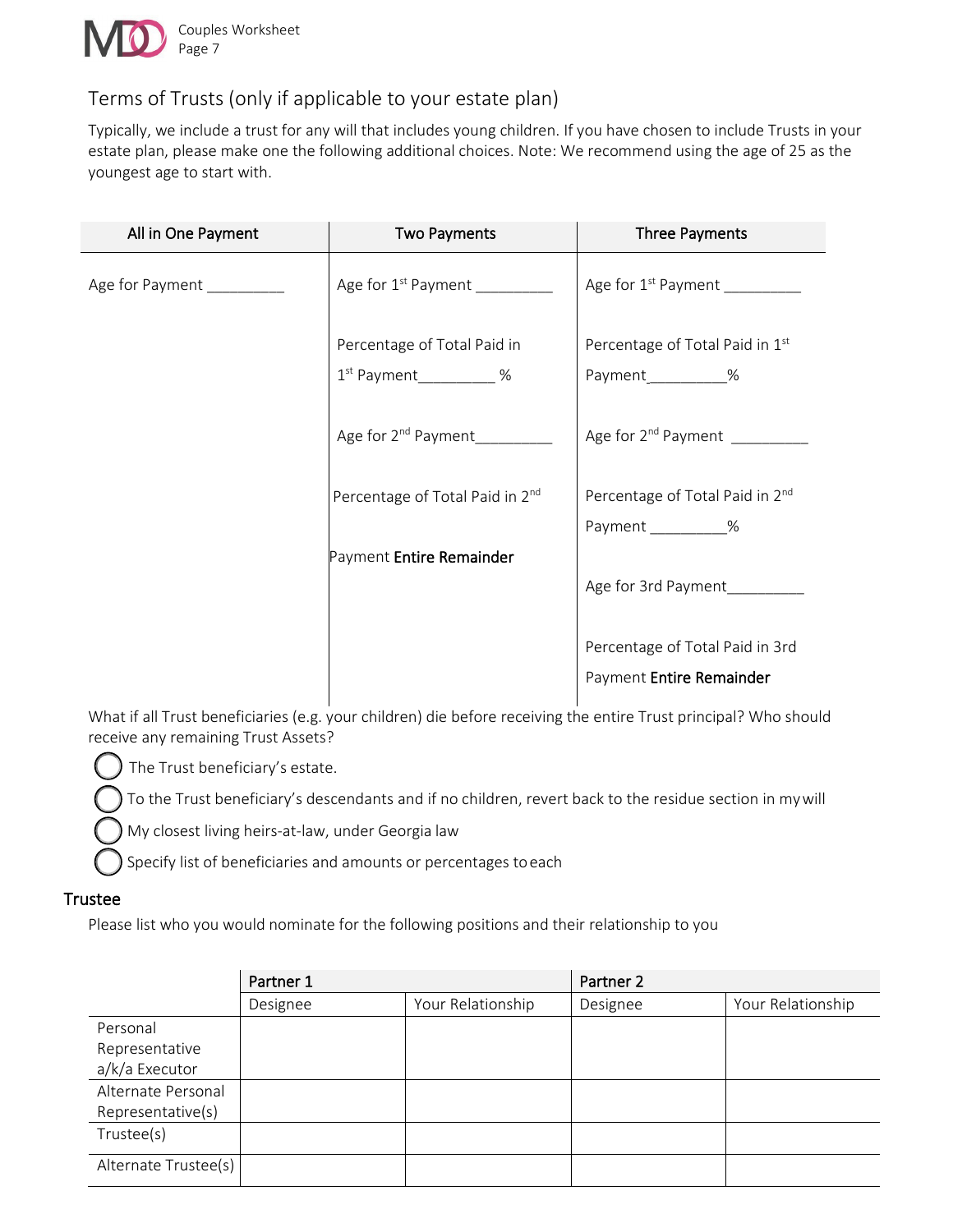

l,

 $\ddot{\phantom{a}}$ 

## Guardian of Minor Children

Who will serve as Guardians of your minor children (if applicable)? Note: If the Mother or Father are living, they will automatically be appointed Guardian, unless there are extenuating circumstances.

|                  | Partner 1                                                               | Partner 2                                        |
|------------------|-------------------------------------------------------------------------|--------------------------------------------------|
| Primary Guardian |                                                                         |                                                  |
|                  |                                                                         |                                                  |
|                  | City and State of Residence: [19] District City and State of Residence: | City and State of Residence:                     |
|                  |                                                                         |                                                  |
|                  | Should their spouse serve as Co-guardian? If so,                        | Should their spouse serve as Co-guardian? If so, |
|                  | please fill in:                                                         | please fill in:                                  |
|                  | Full name of Spouse: Name of Spouse:                                    |                                                  |
|                  | If you wish to have your appointed Guardian's                           | If you wish to have your appointed Guardian's    |
|                  | spouse appointed as Co-guardian, are you                                | spouse appointed as Co-guardian, are you         |
|                  | comfortable with only one of the Guardians                              | comfortable with only one of the Guardians       |
|                  | named serving as sole Guardian if the Guardian                          | named serving as sole Guardian if the Guardian   |
|                  | named or their spouse is deceased?<br>Yes<br>) No                       | named or their spouse is deceased?<br>Yes<br>No  |
|                  |                                                                         |                                                  |
| Secondary        |                                                                         |                                                  |
| Guardian         |                                                                         |                                                  |
|                  | City and State of Residence: ___________________                        | City and State of Residence: ________________    |
|                  |                                                                         |                                                  |
|                  | Should their spouse serve as Co-guardian? If so,                        | Should their spouse serve as Co-guardian? If so, |
|                  | please fill in:                                                         | please fill in:                                  |
|                  |                                                                         |                                                  |
|                  | If you wish to have your appointed Guardian's                           | If you wish to have your appointed Guardian's    |
|                  | spouse appointed as Co-guardian, are you                                | spouse appointed as Co-guardian, are you         |
|                  | comfortable with only one of the Guardians                              | comfortable with only one of the Guardians       |
|                  | named serving as sole Guardian if the Guardian                          | named serving as sole Guardian if the Guardian   |
|                  | named or their spouse is deceased?                                      | named or their spouse is deceased?               |
|                  | No<br>Yes                                                               | No<br>Yes                                        |
|                  |                                                                         |                                                  |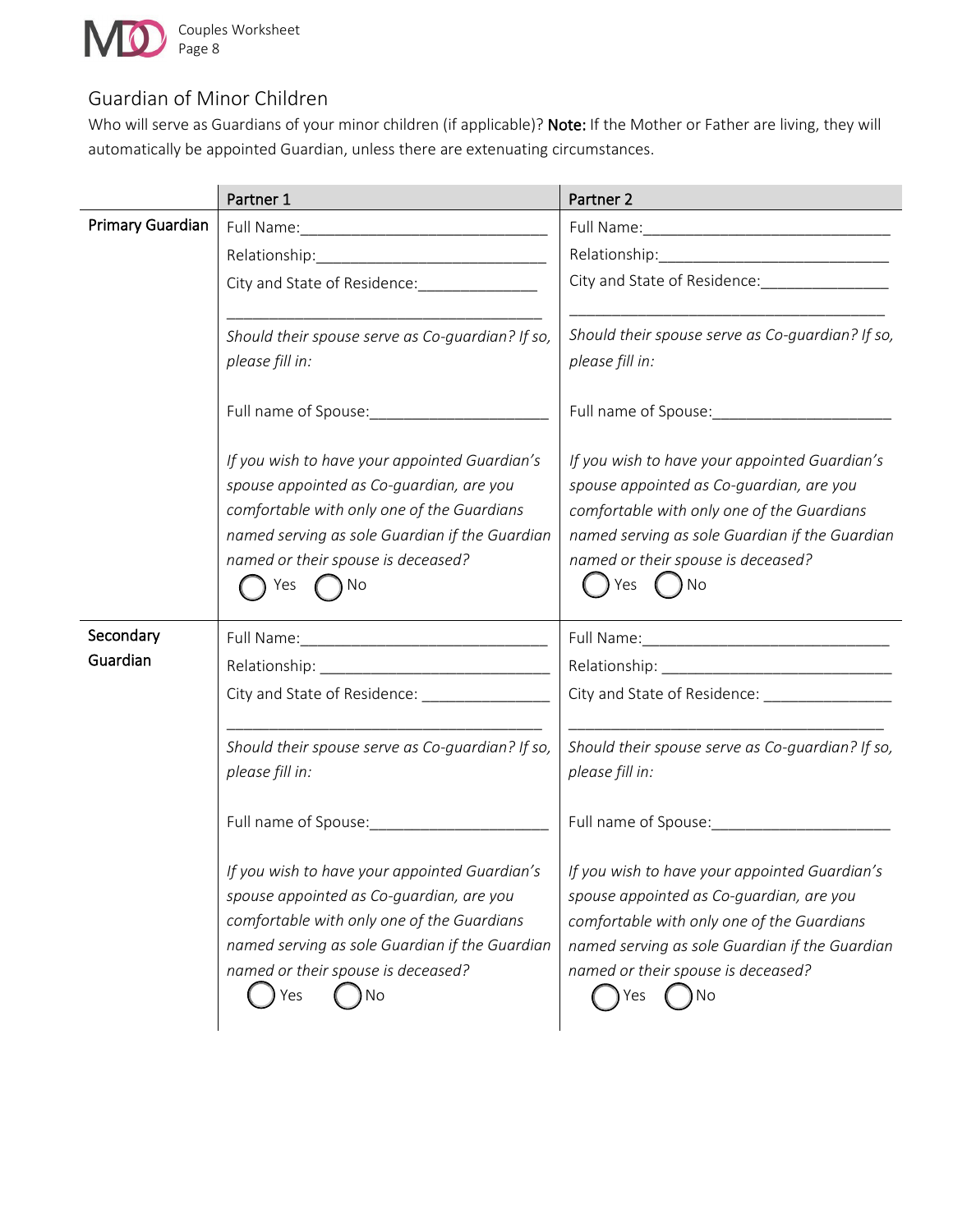

## Advance Directive and Power of Attorney

In addition to a will, we can prepare an Advance Directive for Health Care, which combines the two documents that were formerly executed as a living will and a durable health care power of attorney, into one form. We can also prepare a General Power of Attorney. The Advance Directive provides for an enforceable expression of your desire not to be sustained on life support systems if you are in a terminal condition and unable to speak for yourself and expresses your wishes in the face of the need for life sustaining treatment or resuscitation. It also appoints someone to act as your health care agent in the event you cannot speak for yourself. It allows someone to "step into your shoes" to manage anything health care related on your behalf (including access to medical records).

If you wish to have an Advanced Directive, please designate the individual (agent) that you wish to make health care decisions, and a successor *if so desired*:

#### Advanced Directive

| Partner 1            | Partner 2            |
|----------------------|----------------------|
|                      | Work                 |
|                      |                      |
|                      | Work                 |
|                      |                      |
|                      |                      |
| Home<br>Cell<br>Work | Home<br>Cell<br>Work |
|                      |                      |